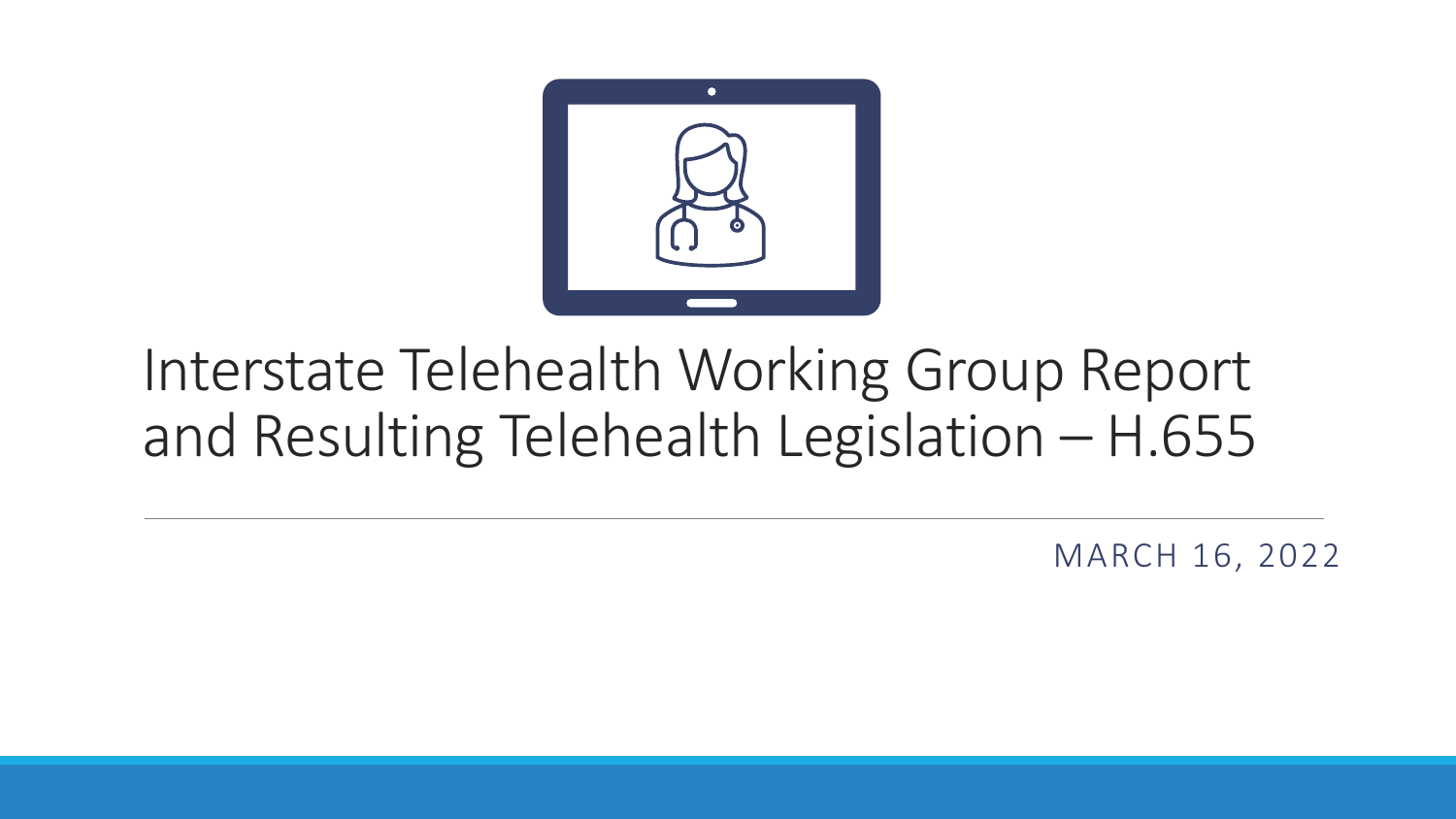Pre -COVID Licensure Required 18 V.S.A. § 9361(b)

#### During COVID

#### Licensure Waived

- Act 91 (2020)- COVID-19 state of emergency
- Act 140 (2021) extended to March 31, 2021
- Act 6 (2021) extended to March 2022

Post -COVID

Telehealth Working Group to Provide Recommendations

- H.654
- H.655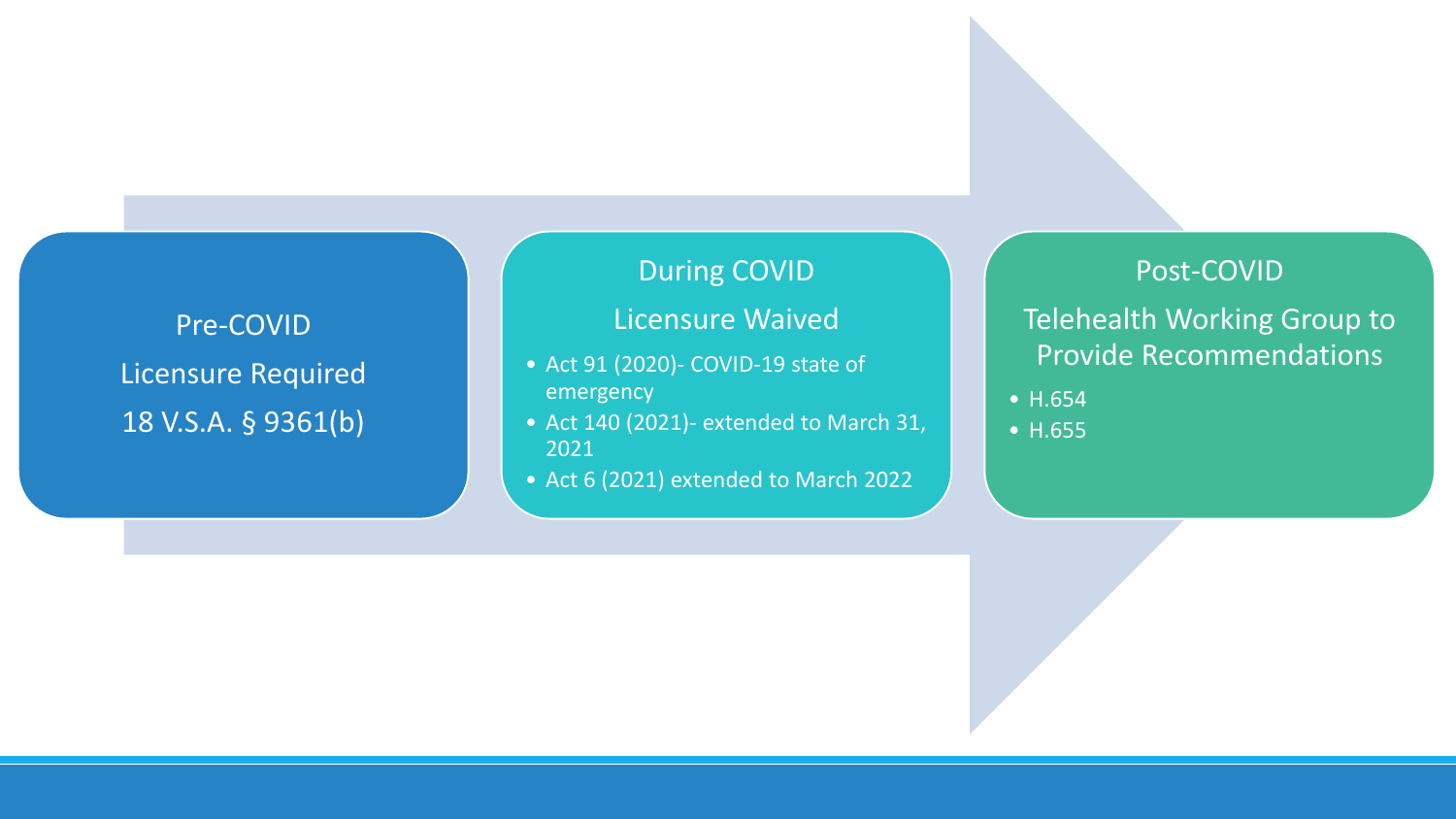Working Group Report was submitted on December 15, 2021. The Working Group made both a short-term and long-term recommendation for when the Act 6 licensure waiver expires on March 31, 2022. These recommendations were after significant stakeholder engagement and a multi-month process.

H.654: Short-Term Recommendation effective April 1, 2022 expires June 30, 2023



H.655: Long-Term Recommendation effective July 1, 2023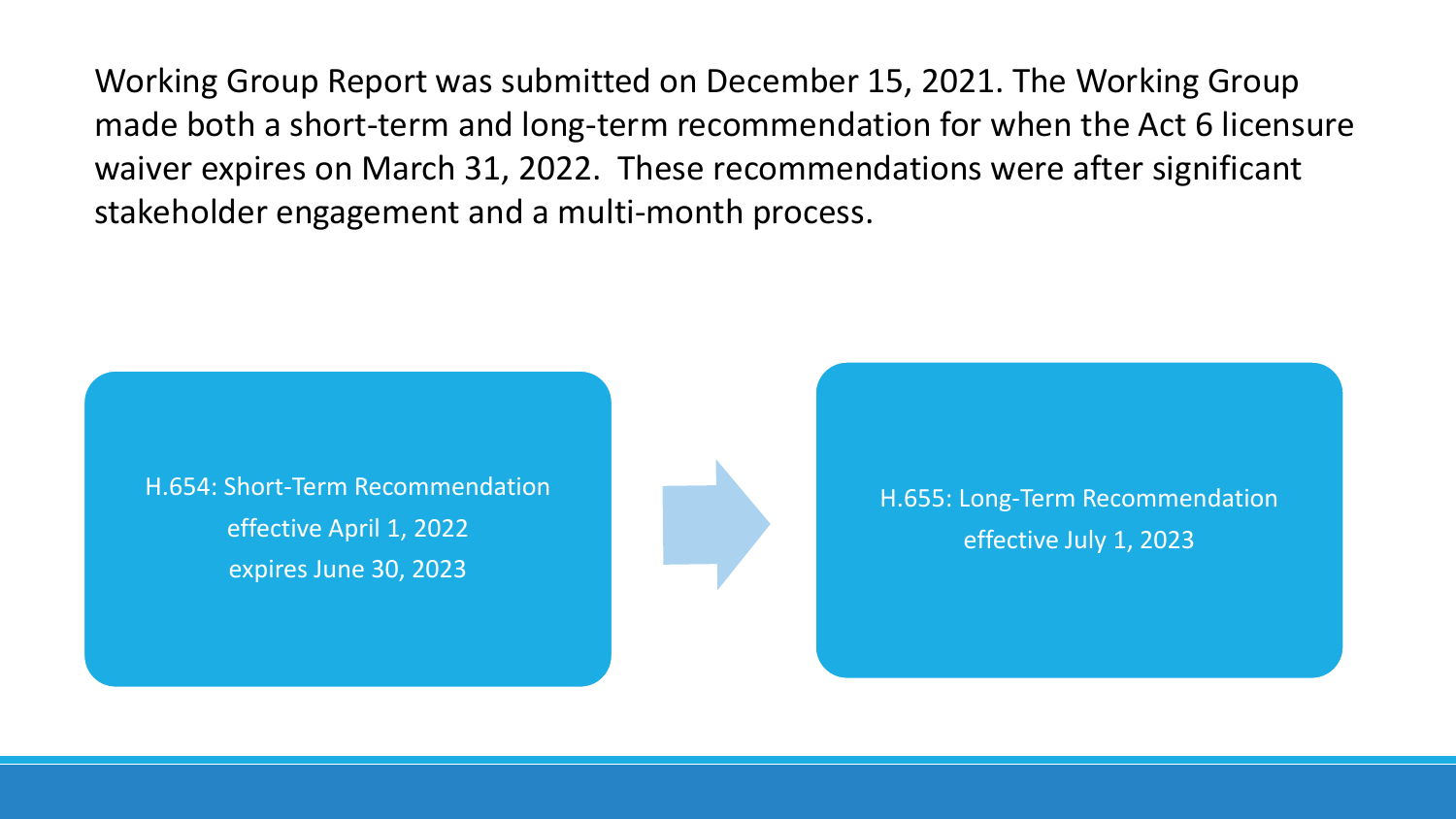|                                    | <b>Short- Term Recommendation: Temporary Registration Requirements</b>                                                                                                                                                                                                     |
|------------------------------------|----------------------------------------------------------------------------------------------------------------------------------------------------------------------------------------------------------------------------------------------------------------------------|
| <b>Effective Dates</b>             | April 1, 2022 - June 30, 2023<br>Registration requirement includes out-of-state providers offering telehealth services in Vermont prior to<br>March 31, 2022 and those who begin offering telehealth services in Vermont after March 31, 2022 (and<br>before July 1, 2023) |
| <b>Information</b>                 | Out-of-state providers must submit the following to OPR or the BMP:<br>1. Name<br>2. Contact information<br>Verification of licensure in good standing from other state(s) of licensure<br>3.                                                                              |
| <b>Fee</b>                         | No Fee                                                                                                                                                                                                                                                                     |
| <b>Length and Patient</b><br>Limit | No patient limits. No limit on length of practice but the registration expires on June 30, 2023.                                                                                                                                                                           |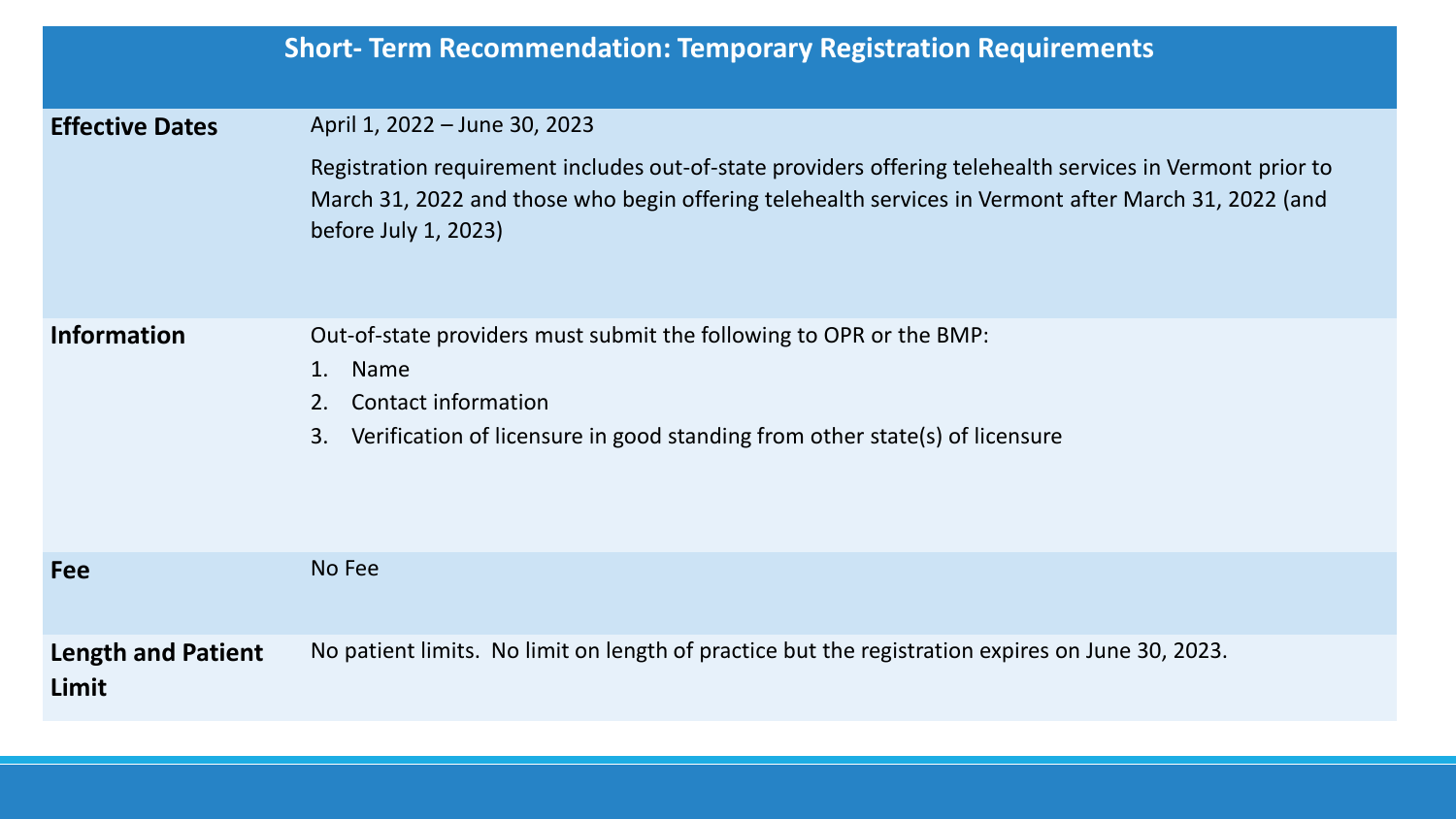### **Long-term Recommendation: Tiered Telehealth Regulation**

| <b>Tier</b>                | Fee                                                                      | <b>Term</b>                                    | # of patients In<br>Vermont |
|----------------------------|--------------------------------------------------------------------------|------------------------------------------------|-----------------------------|
| 1) Registration            | The lesser of 50% of<br>the renewal fee or<br>initial application<br>fee | $<$ 120 days<br>(not renewable within 3 years) | < 10                        |
| 2) Telehealth License      | 75% of the renewal<br>fee                                                | 2 years<br>(Renewable)                         | Up to 20                    |
| 3) Full License or Compact | Fee established in<br>statute                                            | 2 years<br>(Renewable)                         | $20+$                       |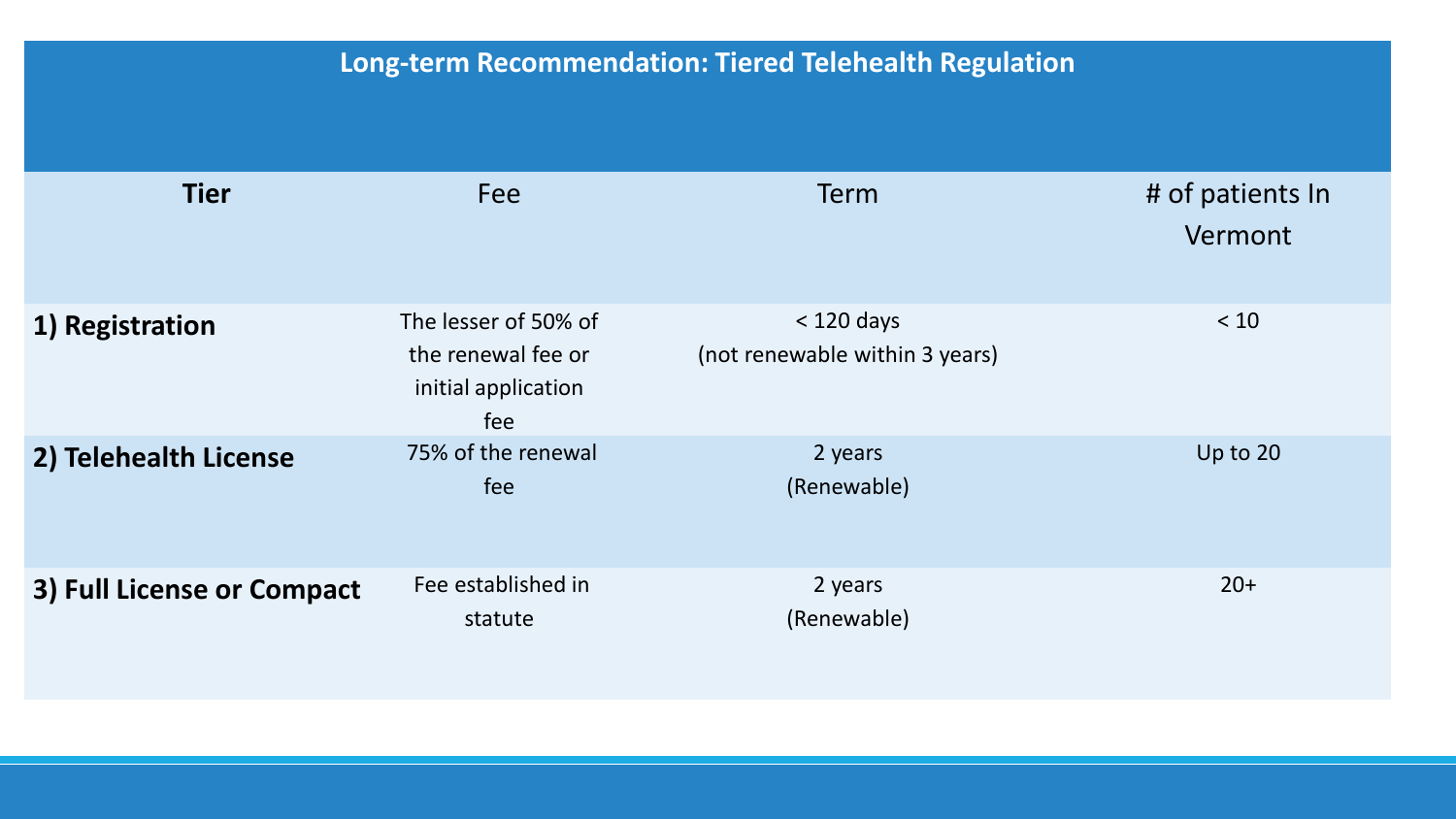|                             | Long-term Registration                                                                                                                                                                                                 |
|-----------------------------|------------------------------------------------------------------------------------------------------------------------------------------------------------------------------------------------------------------------|
| Information                 | Out-of-state providers must submit the following to OPR or the BMP:<br>Name<br>1.<br>Contact information<br>2.<br>Verification of licensure in good standing in that profession from other state(s) of licensure<br>3. |
| <b>Term Length</b>          | Term of practice is limited to a total period of 120 consecutive days from the date of issuance.<br>Registrations may not be renewed.<br>An out-of-state provider may only register once every three years             |
| <b>Telehealth Only</b>      | A registered professional may provide only telehealth services in Vermont.                                                                                                                                             |
| <b>Patient/Client Limit</b> | Limited to caring for no more than a total of 10 patients or clients                                                                                                                                                   |
| <b>Fees</b>                 | The lesser of 50% of the renewal fee or initial application fee                                                                                                                                                        |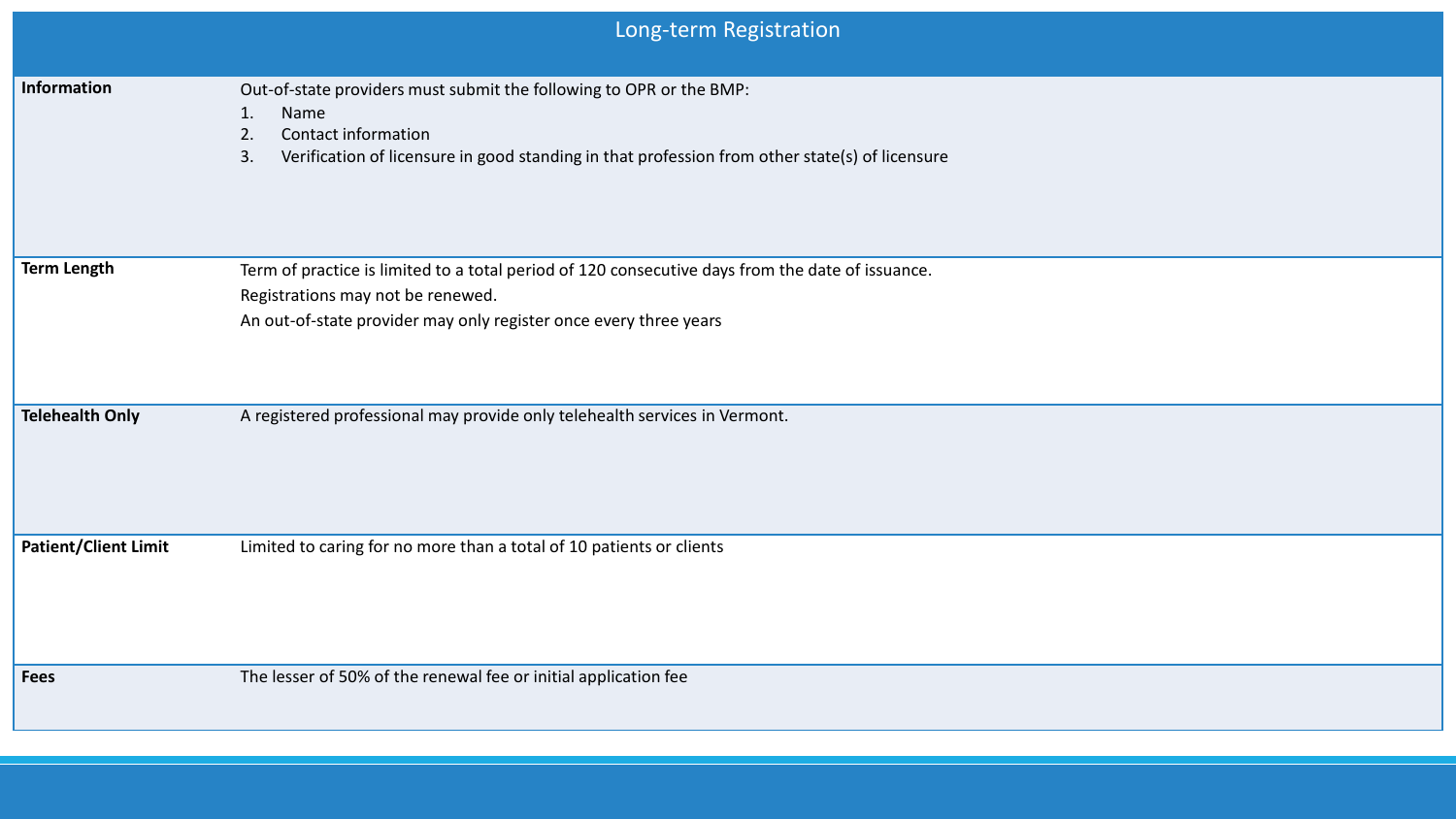|                             | Long-term Telehealth License                                                                                                                                                                                           |
|-----------------------------|------------------------------------------------------------------------------------------------------------------------------------------------------------------------------------------------------------------------|
| Information                 | Out-of-state providers must submit the following to OPR or the BMP:<br>Name<br>1.<br>Contact information<br>2.<br>Verification of licensure in good standing in that profession from other state(s) of licensure<br>3. |
| <b>Term Length</b>          | Term of 2 Years                                                                                                                                                                                                        |
| <b>Telehealth Only</b>      | A registered professional may provide only telehealth services in Vermont.                                                                                                                                             |
| <b>Patient/Client Limit</b> | Limited to caring for no more than a total of 20 patients or clients                                                                                                                                                   |
| <b>Fees</b>                 | 75% of the renewal fee                                                                                                                                                                                                 |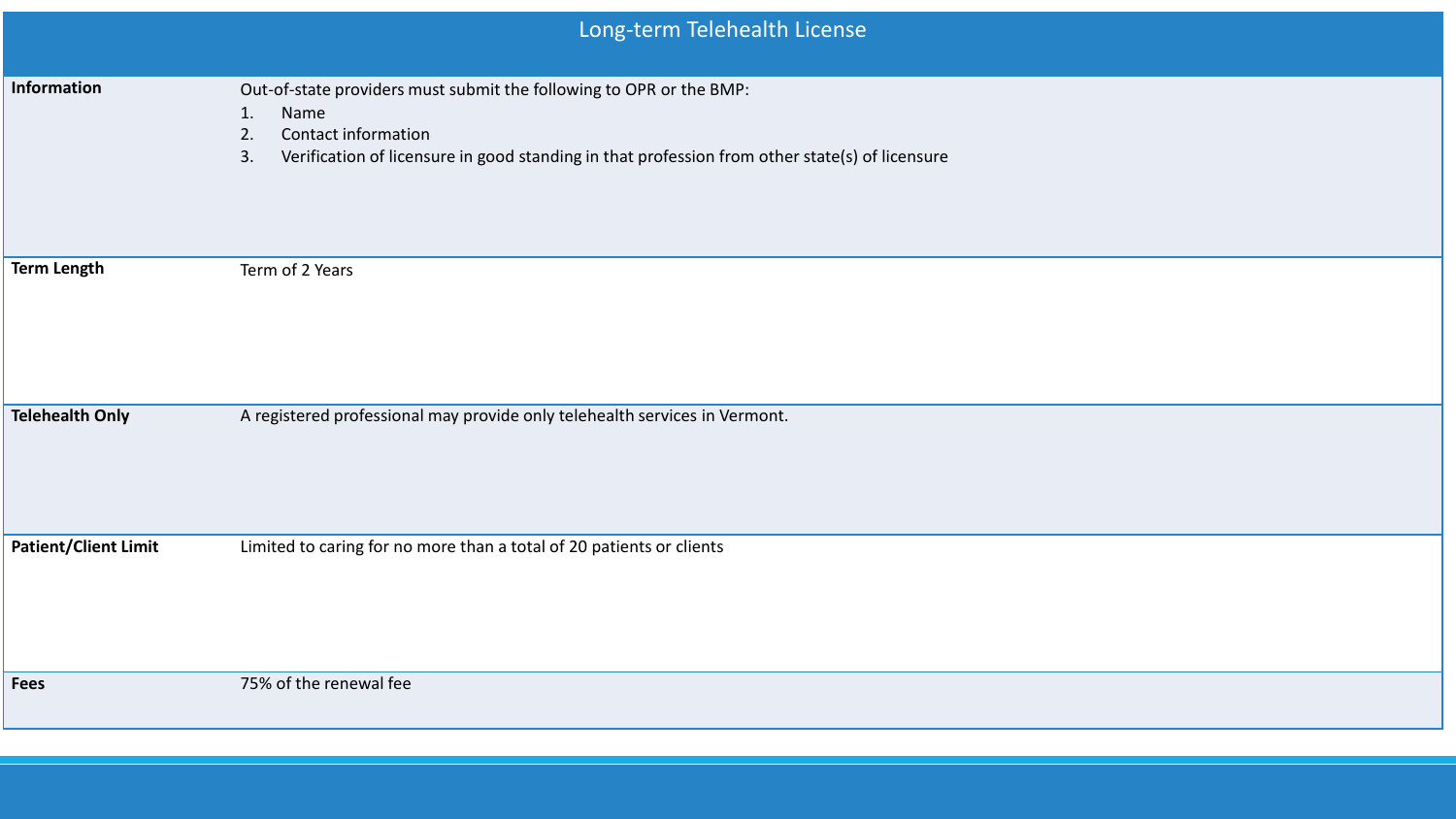| Long-term Telehealth Regulatory Structure |                                                                                                                                                                                                                                                                                                                                                                                                                                                                                                                                                                                                                                            |  |
|-------------------------------------------|--------------------------------------------------------------------------------------------------------------------------------------------------------------------------------------------------------------------------------------------------------------------------------------------------------------------------------------------------------------------------------------------------------------------------------------------------------------------------------------------------------------------------------------------------------------------------------------------------------------------------------------------|--|
| <b>Profession-specific</b>                | Professions, through applicable boards and OPR, should be authorized to develop rules for the issuance and maintenance of telehealth licenses, and the BMP and OPR must be authorized to<br>issue the telehealth licenses.                                                                                                                                                                                                                                                                                                                                                                                                                 |  |
| <b>Application</b>                        | The application process should be abbreviated and less administratively burdensome than applying for a full license, but more comprehensive than the registration requirements. The<br>process for obtaining the telehealth license should be determined by the professional board or OPR.                                                                                                                                                                                                                                                                                                                                                 |  |
| <b>Applicants</b>                         | Out-of-state providers should be required to be licensed in a profession with the same or similar scope of practice as the profession in Vermont to obtain a telehealth license to practice in<br>Vermont.                                                                                                                                                                                                                                                                                                                                                                                                                                 |  |
| <b>Protected Health Information</b>       | Providers with a telehealth license should be required to comply with all state and federal laws regarding sharing of protected health information, including obtaining consent when required.                                                                                                                                                                                                                                                                                                                                                                                                                                             |  |
| <b>Disclosure</b>                         | Providers with telehealth licenses may be required to provide a disclosure to patients or clients, as determined by the profession. Professions, through their boards and OPR, may adopt rules<br>regarding the content of disclosures. Such content may include<br>Information about how to file a complaint with OPR or the BMP<br>Information about resources for emergency or crisis care<br>2 <sub>1</sub><br>Notice that the provider is licensed to provide only telehealth services in Vermont<br>3.<br>The jurisdiction where the provider is licensed<br>4.<br>The requirement that the provider comply with Vermont laws.<br>5. |  |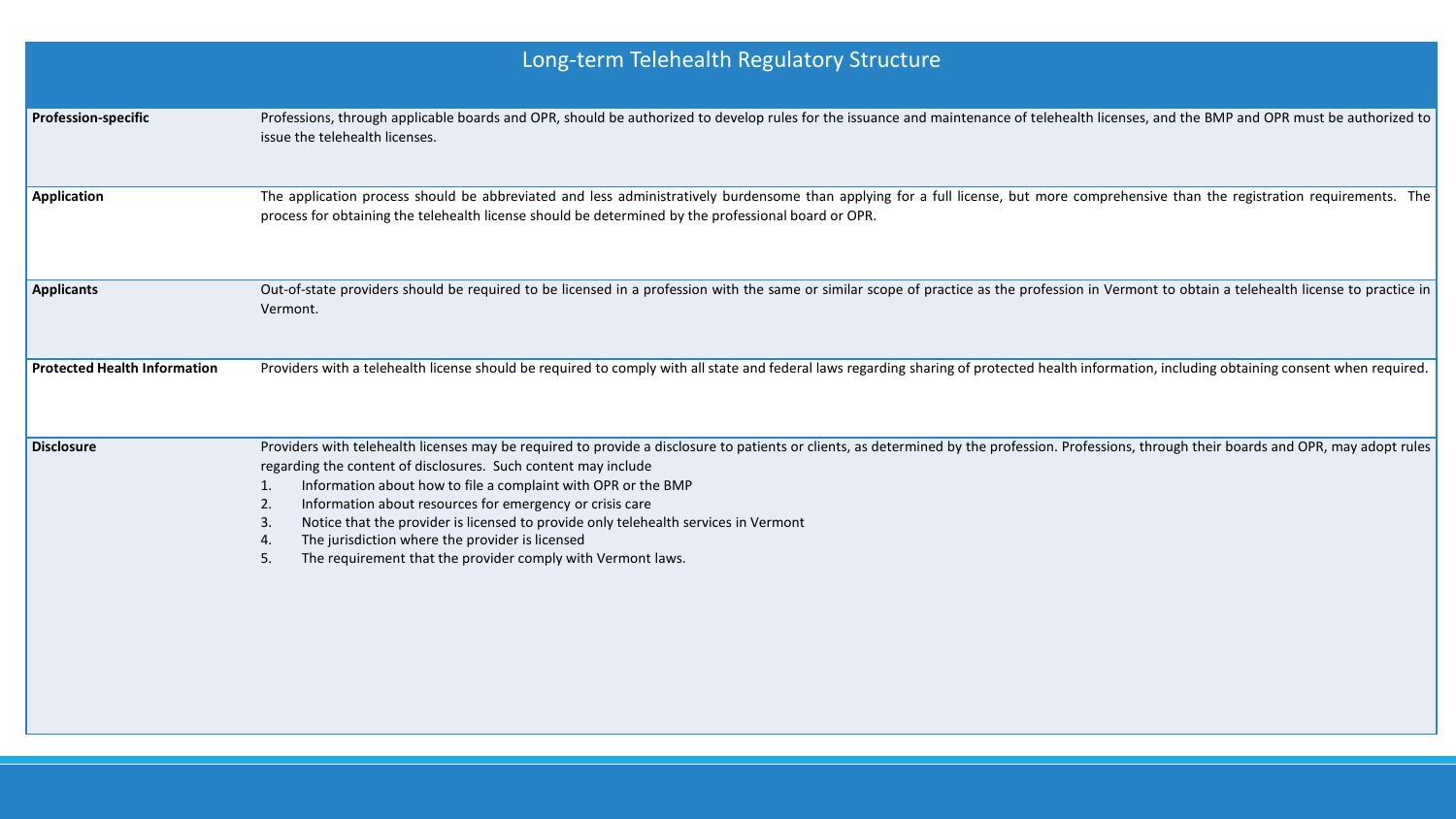|                            | Long-term Telehealth Regulatory Structure, continued                                                                                                                                                                                                                                                                                                                                                                                                                                                                                                                                                                                                                                                        |
|----------------------------|-------------------------------------------------------------------------------------------------------------------------------------------------------------------------------------------------------------------------------------------------------------------------------------------------------------------------------------------------------------------------------------------------------------------------------------------------------------------------------------------------------------------------------------------------------------------------------------------------------------------------------------------------------------------------------------------------------------|
| <b>Vermont Laws</b>        | Providers with a telehealth license should be subject to the Vermont<br>In-state, in-person standard of care,<br>1.<br>2.<br>Scope of practice requirements for the profession<br>Legal jurisdiction<br>3.<br>Supervision and collaboration requirements and<br>4.<br>Prescribing requirements.<br>5.                                                                                                                                                                                                                                                                                                                                                                                                       |
| <b>Venue and Oversight</b> | Providers with a telehealth license should be subject to Vermont civil venue, state oversight and enforcement and many providers should be required to carry malpractice coverage that<br>includes Vermont practice.                                                                                                                                                                                                                                                                                                                                                                                                                                                                                        |
| <b>In-State Resources</b>  | Telehealth licensees should be strongly encouraged to participate in health care information sharing systems in Vermont, such as VITL, or to share records with a patient or client's in-state<br>provider(s), consistent with state and federal requirements for patient and client consent.<br>Providers with a telehealth license should also be required to become familiar with in-state resources for referrals and emergency or crisis care. Requirements for sharing information and<br>being educated about in-state resources should be addressed in rules adopted by each profession and should seek to balance quality of care and patient/client safety with patient/client<br>access to care. |
| <b>Fees</b>                | To be determined based on resources required to implement and oversee.                                                                                                                                                                                                                                                                                                                                                                                                                                                                                                                                                                                                                                      |
| <b>Exemptions</b>          | An exemption from licensure requirements should be included for consultation between an out-of-state provider and in-state provider with little or no direct patient or client contact.                                                                                                                                                                                                                                                                                                                                                                                                                                                                                                                     |